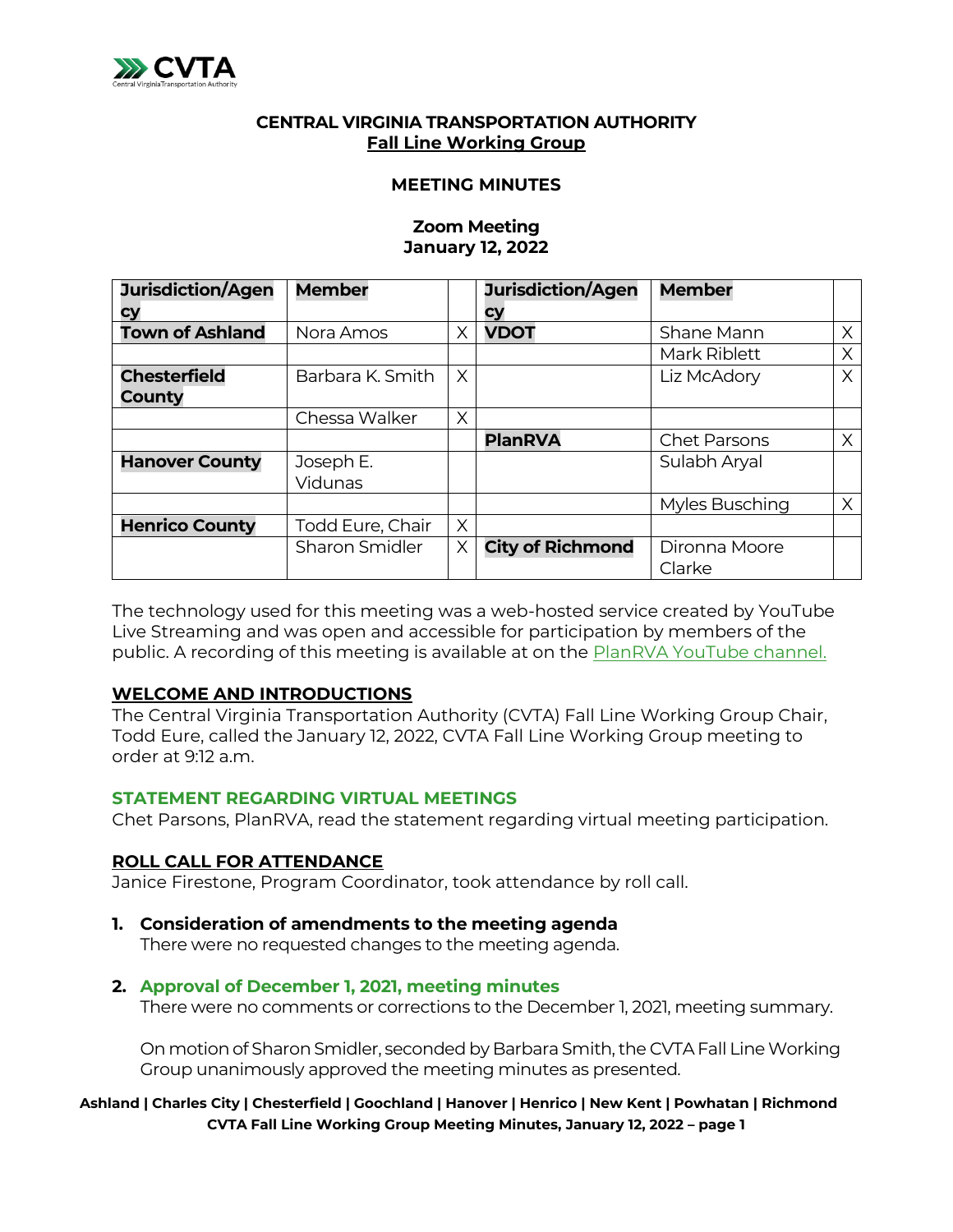

# **3. Open public comment period**

The following public comment was submitted via Zoom during the meeting: Comment received from Grady Hart, Richmond resident:

Just want to say THANK YOU to everyone for putting your time and energy into this!

My two cents - I LOVE the idea of putting the money we have to use ASAP, even if there may be gaps to fill in down the line. I'm especially interested in the northern portion that runs from Richmond to Ashland.

Thank you again, I am extremely excited for this and am happy to support in any way possible!

## **4. Modified Standard Project Agreement**

Eric Gregory, Hefty and Wiley, reported that the agreement will be used as the template for the Fall Line project as well as the local projects outside of the Fall Line Trail. There will need to be a separate S.P.A. for each jurisdiction. His suggestion is that VDOT also be a part of each agreement for those jurisdictions that VDOT will be administering the projects.

# **5. VDOT Update**

a. **Governor's budget item related to trail funding and the CTB allocation**

Shane Mann provided this update and noted that VDOT is attempting to determine how much of the multi-use trail funding in the Governor's proposed budget will be for Fall Line Trail projects.

b. **Design guidelines scope and schedule**  Liz McAdory provided this report.

c. **Proposed design/bid project to deliver combined segments of the trail** Mark Riblett provided this report. Five funding scenarios were provided and reviewed. VDOT requested members to provide feedback and direction on the information shared. It was suggested that the group reconvene by the end of January once members have had some time to review the information. VDOT would like the comments from members by January 26<sup>th</sup> if possible.

There was a discussion on holding a location public hearing for new alignments. It will be possible to hold one hearing for the entire segment with the idea of having a "north of the river" and "south of the river" approach.

There was a discussion about segments that have pending applications for TA funding. Myles Busching, PlanRVA, reported they are waiting for the scores from VDOT. Then staff can look at the projects and make a report to TAC at the February meeting.

**Ashland | Charles City | Chesterfield | Goochland | Hanover | Henrico | New Kent | Powhatan | Richmond CVTA Fall Line Working Group Meeting Minutes, January 12, 2022 – page 2**